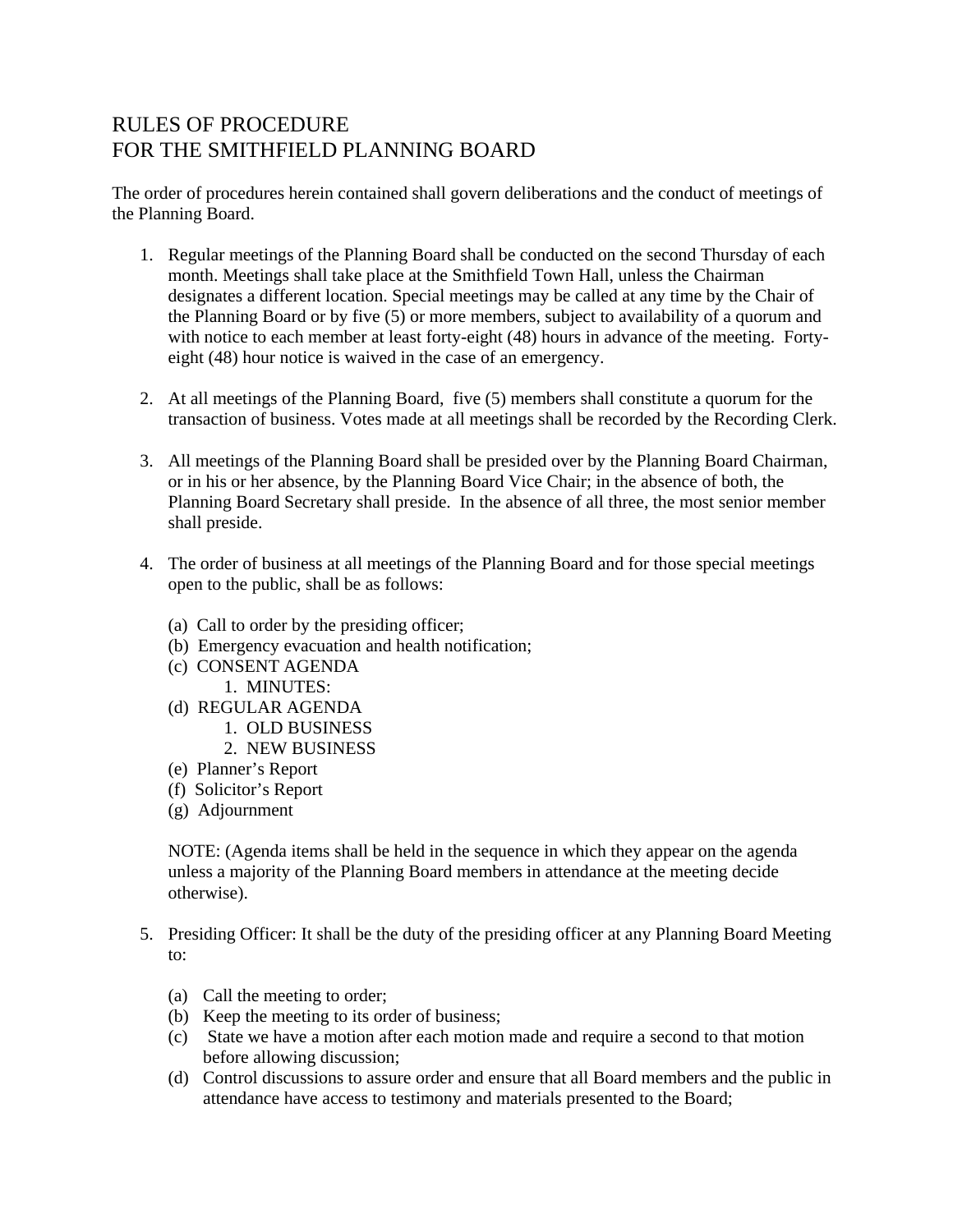- (e) Enforce the provisions of these Rules;
- (f) Allow all Planning Board members wishing to speak the opportunity to do so, one at a time;
- (g) Require all speakers to maintain a civil, non-confrontational tone of voice and to direct their comments to the Board;
- (h) Ensure that all Board members and other presenters and speakers are heard by all within the meeting space by speaking into provided microphones;
- (i) Close the discussion and put the issue to a vote when it is clear the matter has been adequately addressed by all Board Members;
- (j) Permit audience participation when appropriate;
- (k) Keep discussions to the question or issue only;
- (l) Suggest but not make, motions, and;
- (m) Encourage applicants to display project material on the provided screen or in paper format at sufficient scale for viewing by the public.

All questions of order shall be decided by the presiding officer. Any Board member may appeal such a procedural ruling to the full Planning Board for a final ruling. All questions of procedure not provided for in these Rules shall be decided by reference to Robert's Rules of Order, Newly Revised, 11<sup>th</sup> Edition, 2011.

- 6. It shall be the duty of each Planning Board member to vote on all matters put to the Planning Board; except when a Planning Board member has a personal or financial interest in the matter, whether direct or indirect, he or she shall recuse from such vote and shall complete the Board's recusal form for submittal to the Secretary of State. Members shall also abstain from a vote on approval of minutes for a meeting that they did not attend.
- 7. To promote confidence and trust in the conduct of public business, members of the Planning Board and Planning Staff must, at all times and in all respects, observe an affirmative obligation to disclose any actual, apparent, or potential conflict of interest pertaining to any Application or business in front of the board and to complete a Statement of Recusal form for each recusal. All information presented will be unambiguous, in common language, and inclusive of details and disclosures.
- 8. Motions to reconsider any matter previously resolved by vote shall be entertained only from a Planning Board member who voted with the majority at the time of the initial decision at the next regular Planning Board Meeting after appropriate notice of the motion to reconsider.
- *9.* The Recording Clerk of the Planning Board and shall keep the record of all business at all meetings of the Board. Minutes kept are not a verbatim record but should correctly reflect the date, time and place of the meeting, members present and absent and should in a summary fashion reflect the general nature of discussions of the Board and should contain other relevant information that members ask to have included. A verbatim record of all motions made shall be made part of the minutes.
- 10. The Planning Department shall forward the Planning Board Meeting Agenda and all submission material relative the upcoming agenda to all Board members by the Friday preceding a regular Planning Board meeting for review.